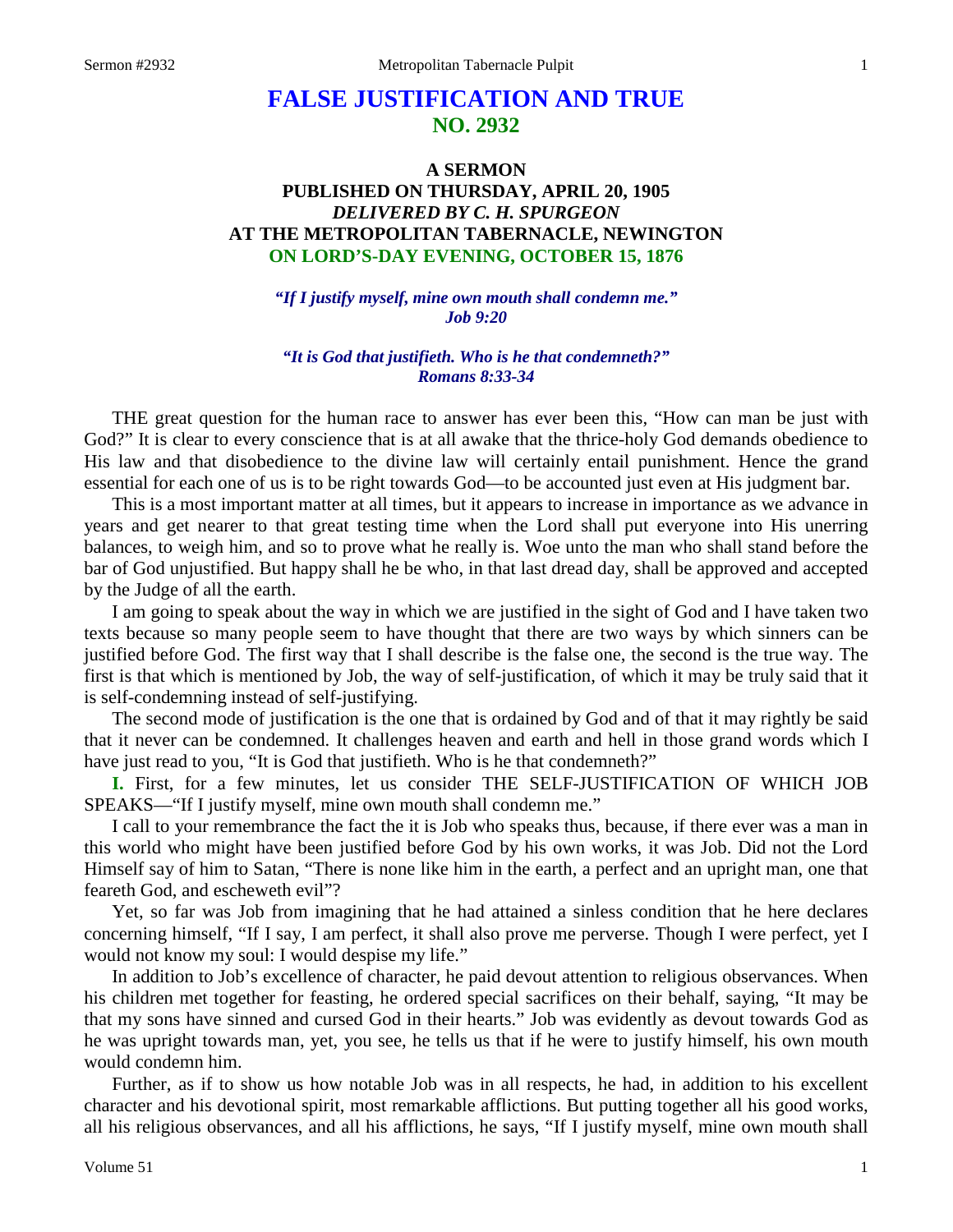condemn me." Job, at any rate, was not one of those who have imagined that they could work out a righteousness of their own which could be acceptable in the sight of God.

Let us try to find out what he meant when he said, "If I justify myself, mine own mouth shall condemn me." I think he meant, first, that *it would not be true*. He could not and dare not say that he was just before God—it would be a lie for him to stand up before the Lord and say, "Great God, I deserve commendation at Your hands, for in me is found true righteousness."

Instead of talking like that, Job says, "If I were to say that, my own mouth would contradict me while I was trying to say it. I could not say it—I dare not say it." I hope there are many here who feel that to talk about any righteousness of their own would be utterly absurd. If I were to attempt to justify myself before God, I should have to lie to my conscience, my self-knowledge, and my whole being.

Whatever anyone else may think or say, I know that I must be saved by the grace of God or else I shall never be saved at all. I have not done a single good work in which I cannot see any faults—not one solitary thing which I cannot perceive to be marred and stained, and like a vessel spoiled even while it is on the potter's wheel, not fit to be presented before God at all. That is what Job meant when he said, "If I justify myself, mine own mouth shall condemn me."

But he meant, next, that *his words themselves would be sufficient to condemn him*. I know that I am addressing a large number of persons whose lives are apparently blameless. The most observant critic here would be unable to bring any very grave or serious charge against you, and yet, my dear friend, if you were to try to justify yourself before God, your words themselves would be enough to condemn you, for what sort of words do you use?

I do not suppose that you use profane words—I will not imagine that you take the name of God in vain. Though, alas! that is a sin that is not at all uncommon. But do you not often utter proud, boastful words? Do you not often speak in a very lofty way concerning yourselves and your own doing? Do we not all use far too many light and trifling words—not merely such as cheerfulness may warrant, but such as are a mere waste of time, diverting the mind from serious purposes? And did not our Lord Jesus Christ say that, "Every idle word that men shall speak, they shall give account thereof in the day of judgment"?

And friend, let me whisper other questions in your ear. Do you never use words of a very doubtful kind? Is it not far too common, in society, for people to go to the very verge of propriety in what they say? Have you never done so? And have you never used false words? Have you always spoken the truth, the whole truth, and nothing but the truth? Has your heart always gone with your tongue? Have there been no false compliments—no lying expressions of an affection that you never felt?

I wish that certain people would more often go to the looking-glass and examine their tongues. Doctors judge their patients' health by looking at their tongues—and we might judge of our moral and spiritual health in a similar way. Oh, what tongues some people would have if their words could blister their tongues as they ought to do!

How common it is to hear scandalous words and slanderous words—and how many hearts are made to bleed, full often, by the cruel things that are said! "If I justify myself," says Job, "mine own mouth shall condemn me," and I think he means, "because my very words have been sufficient to cause me to plead guilty before God." I trust we also feel like that, and if we do, we shall never dare to be selfrighteous.

I think, further, that Job meant that if he were to plead that he was righteous before God, he would be sure to make such a muddled statement that, somehow or other, *the statement itself would contain its own condemnation*. If a man says, "I have kept God's law perfectly, so I can enter heaven by the merit of my own good works," every intelligent person thinks, "What a proud man that is!" And can a proud man be accepted before God? Is it not written, "Though the Lord be high, yet hath he respect unto the lowly: but the proud he knoweth afar off"? So you see that a statement of justification, by betraying the pride of our heart, straightway condemns us.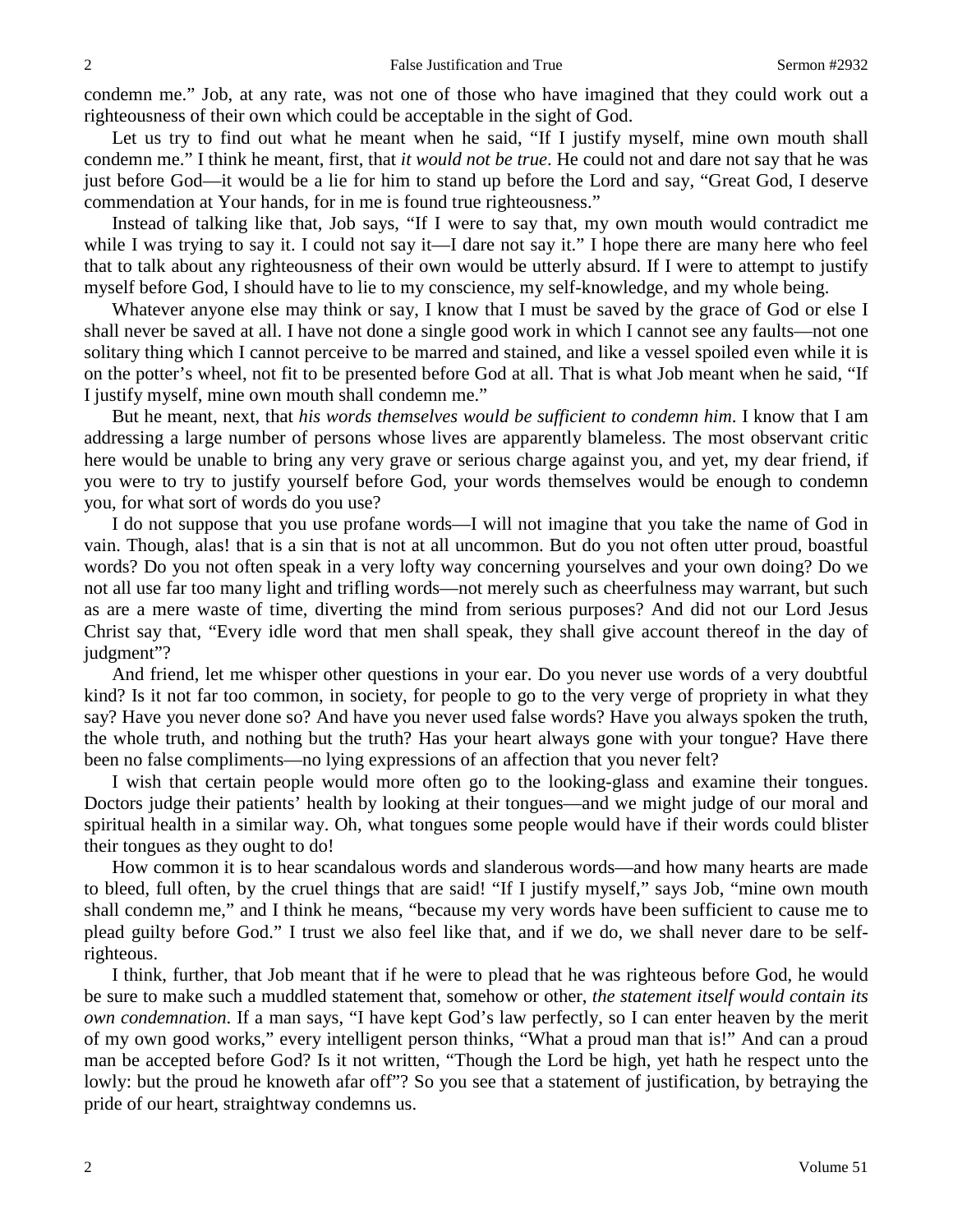Men who believe themselves to be saved by their own good works generally have something harsh and evil to say against God's grace, or against His Son, or against the divine plan of salvation through the substitutionary sacrifice of Christ. And the very fact that they say anything against those things shows that their heart is in rebellion against God and therefore their own mouth condemns them.

Years ago there was as old man in Wiltshire who, according to his own statement, was a hundred and three years of age. He had never neglected his parish church, he had brought up eleven children, and had no help from the parish, and he expected that, by and by, he would go home to God, for, "he had never done anything wrong in his life that he knowed about."

"But" said someone to him, "You are a sinner, you know." "I know I ain't," he said. "Well, but God says that you are." And what, think you, did that old man reply? He said, "God may say what He likes, but I know I ain't." So, you see, he even contradicted God Himself and is not that a great sin for anybody to commit?

What worse sin can there be and what clearer proof of the alienation of the human heart than that a man should flatly contradict God? Well, none of you ever did that, did you? No, you have not honesty enough to do that, but you mean it all the same. Many of you mean it in your very souls. When a man does not accept salvation by Jesus Christ, if you probe his heart to its very depths, you will find that his rejection means that he does not really feel that he is guilty in the sight of God. He will not admit that he needs divine mercy, nor will he accept salvation by the blood and righteousness of Christ. Selfrighteousness often lies concealed far down in the heart of man—but whenever he ventures to speak it out, the very way in which he talks of it condemns him.

I have heard men talk in this fashion—"Well, I am quite as good as others are. And if I am not all right at last, it will be a very bad look-out for a great many." Oh, yes, I see what you mean. Because others are not what they should be, you are content with your own condition because you are like them. There is no fear of God before your eyes and your only hope is that, as you are like others, it will be as well with you as it will be with them!

But is not that a poor hope to lean upon? Do you not know that the broad road is thronged with travelers and yet that it leads to destruction? Even if you fare as others do, it will be no comfort to you to perish as they do. There is a very ancient declaration which ought to be a warning to you—"Though hand join in hand, the wicked shall not be unpunished."

"Well," says another, "I have done my best and I cannot do more than that." When you speak like that, you mean to imply that God asks of you more than He ought to ask, that He really is unjust in His dealings with you and that the great evil is not that you are a bad servant, but that He is a tyrant Master. What is that but flinging down the gauntlet to the Almighty and charging Him with injustice? Such language as that betrays the enmity of your heart against the Most High.

"Well," says another, "I pay everybody all that is due." I am glad that you do so and wish everybody else did the same, but have you paid to God all that is due to Him? There is the great flaw in your life you pay every creditor except your God, to whom you owe all that you have. Many a man who would not illtreat his dog, does not mind illtreating his God.

The last one of whom many of you think is your Creator, and Provider, and Preserver—the God who keeps the breath of life in your nostrils. You give some sort of consideration to the meanest servant in your kitchen, but to Him who made the heavens and the earth, to Him who sustains all things by the word of His power, you pay no regard whatsoever. As this is the real meaning of your attempt at selfjustification, it carries its condemnation upon its very surface.

"Still," says one, "whatever I may seem to be, I am reasonably good at heart." Ah! that is another of the sayings that I have often heard, but I have never yet been able to believe that a man could be bad in life, yet good at heart. It is sometimes said of a man, who dies drunk and cursing his Maker, "Ah, he was a good fellow at bottom."

That is not the way that men talk in the market. If you go to buy a barrel of apples and see a lot of rotten and spoiled ones at the top of the barrel, do you believe the salesman when he says, "Ah, but the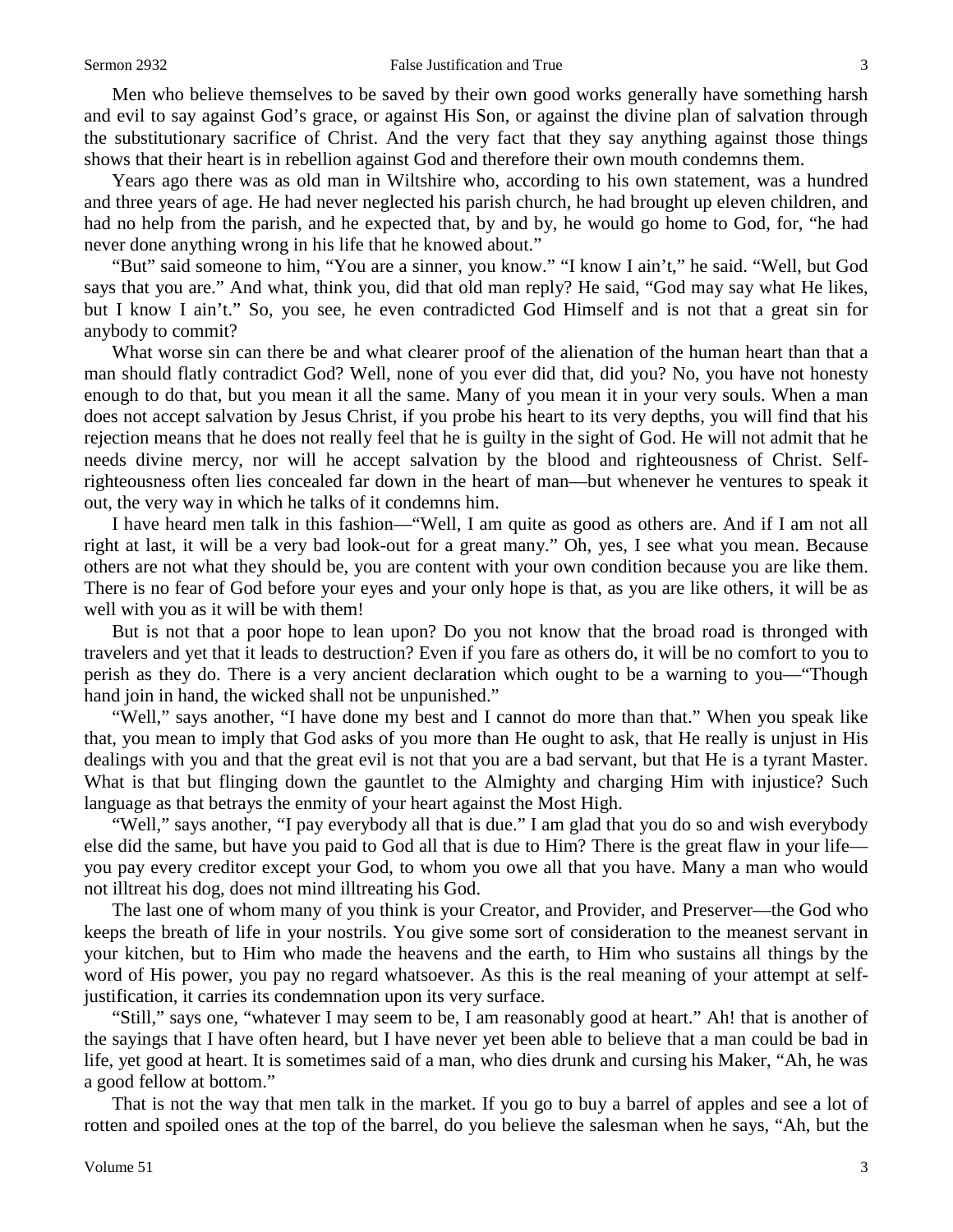apples underneath are very good ones"? Of course you do not believe anything of the kind. You always reckon that the fruit below is worse than that at the top, for the universal practice is to put the best at the top and the poorer quality underneath.

In like manner, we do not believe the man who says that he is good at bottom, and good at heart, although his life is evil. No, sir, you are even worse in heart than you ever were in life, because there are many things that restrain you from revealing your naked self to these who only see your outward life. But your sin is there, down at the bottom of your heart—and if you attempt to justify yourself in the sight of God—the very statement that you make will condemn you.

Besides, so conscious are men that their own good works will not justify them before God, that *I do not remember ever meeting with a person who absolutely professed to be at peace with God as the result of his own endeavors.* If I were to ask any man who says that he is righteous simply because of what he has himself done or been, "Are you prepared to die?" he would shake his head, and say, "Oh, no! I am not prepared to die."

You say that you have done nothing wrong and that you are all right. But suppose that tomorrow you were to be called to stand at God's judgment bar—would you feel comfortable at the prospect? "Oh, no!" you say. I felt sure that must be your answer. Indeed, all the religions in the world that teach the doctrine of salvation by works are at least honest enough not to pretend to ensure for any man present salvation.

Take, for instance, that gigantic form of error, the Romish system of religion. It never tells anybody that he is saved. There is not a cardinal, though he is called a prince of the church, and there is not a pope, though he is called Christ's vicar on earth, who dares to say that he is saved. They have some kind of faint hope that they may be saved at some future period, but there are none of them who dare to say that they are already saved.

As to using the language of the apostle Paul, "Therefore being justified by faith, we have peace with God through our Lord Jesus Christ"—language which even boys and girls in our Sunday school can use as soon as they have believed in Jesus Christ—well, even the greatest and the wisest of them cannot say that, either while they are in full health and strength, or when they are about to die.

What becomes even of their great cardinals when they die? I have seen a notice of this sort put up in their churches and probably many of you have also seen it—"Of your charity, pray for the repose of the soul of Cardinal So-and-so." So that it is evident that he has gone somewhere or other where he is not at rest. It is quite clear that he has not gone to heaven, so all that he has done, all the masses that he has said, all the confessions he has made, and all the penances he has undergone, have done nothing for him but land him somewhere where he has not repose for his soul.

But it is the glory of the Gospel of Christ that it says to the sinner, "Believe on the Lord Jesus Christ and you shall be justified immediately. Trust in what He has done and you shall be saved, and you shall know that you are saved, and that you shall be saved forever." This is a Gospel that is worth preaching. And I pray you therefore to regard it as worth hearing, while I try to expound it during the few remaining minutes available for my discourse.

And in order that you may do so, I urge you to put away all self-righteousness in which you have hitherto trusted. Bury it. Bury it forever. It will only ruin you if you rely upon it.

**II.** Our second text reveals THE DIVINE JUSTIFICATION OF WHICH THE APOSTLE PAUL SPEAKS—"It is God that justifieth. Who is he that condemneth?"

Brethren and sisters in Christ, you know that *God can justify the ungodly.* We may put this truth very broadly and say that God can take an unjust, unrighteous sinner, and by a wondrous process, which made even the angels in heaven to be astonished when it was revealed to them, He can take the guilt from the guilty one and cast it into the depths of the sea.

And He can cover the unrighteous man with a spotless robe of righteousness, so that he shall be accounted fair and lovely, and whiter than the newly-fallen snow. God can do this, at once, for every soul that is willing to accept the divine plan of salvation. Well might the apostle say, "It is God that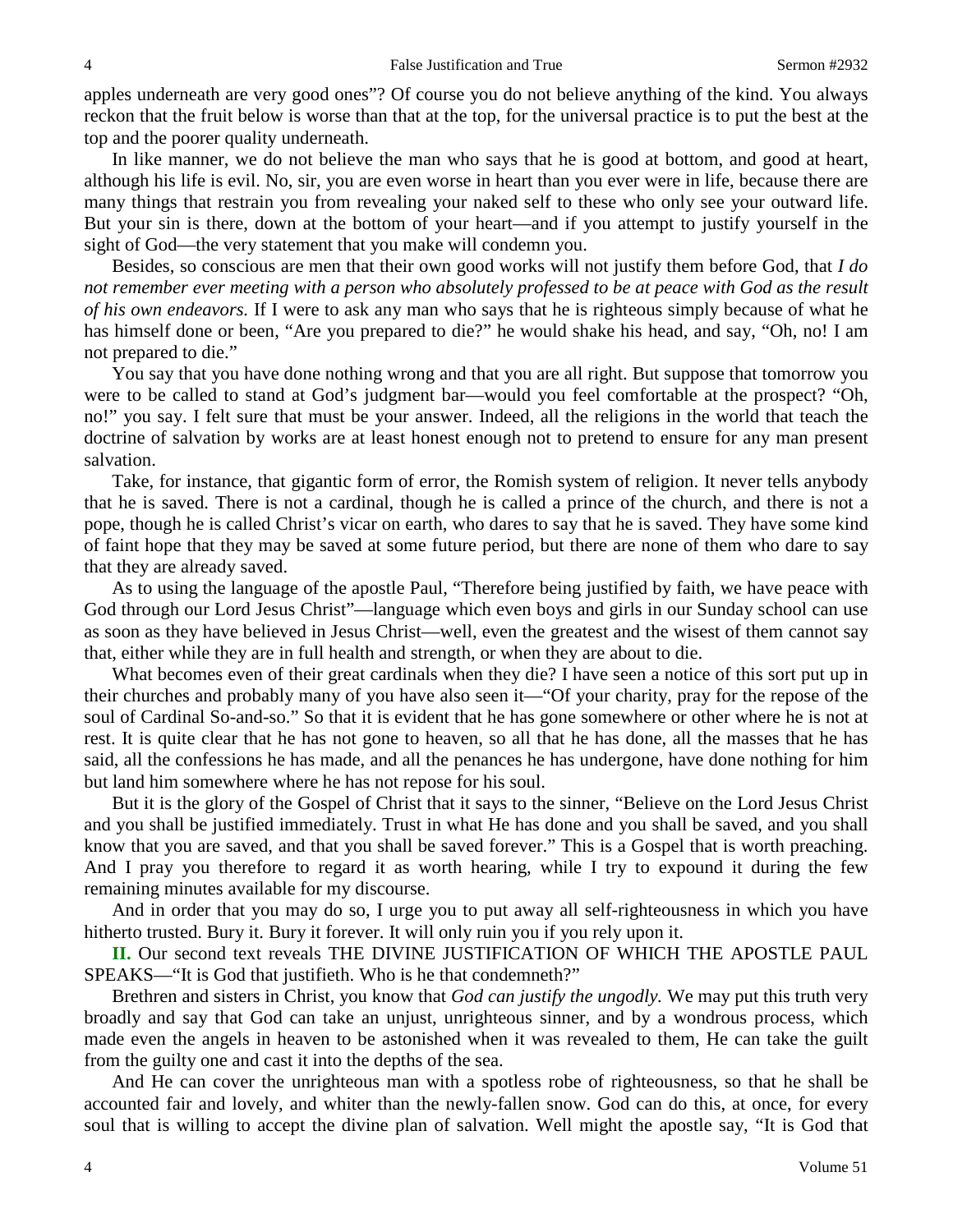justifieth." Oh, what a blessing it is that God is able to pardon the guilty, and both to impute and impart righteousness to those who have none of their own!

Notice how this great work is done. *The whole wondrous plan of salvation can be summed up in a single word—substitution.* As the first Adam stood before God as the representative and federal head of the whole human race, and as it was by his sin that our whole race fell, it became possible for God to regard our race as a whole, and to find for us another Adam who would come and stand in our stead and represent us as the first Adam did. So that, as in the first Adam we fell, we might be raised up by a second Adam.

That second Adam is the Lord Jesus Christ, the Son of God and the Son of Mary, the Lord from heaven. He has been here upon this earth and He has kept the law of God in every jot and tittle, and has woven a righteousness which covers the sinner from head to foot when he is enabled to put it on. And then, when the law of God examines him, it cannot find a flaw, or a rent, or even a faulty thread in that matchless robe which is woven from the top throughout.

In addition to this, inasmuch as we had actually sinned against the Lord, this glorious God-man, the Lord Jesus Christ, suffered the terrible consequences of our sin. Oh, wondrous truth! He went up to the accursed tree and freely gave Himself up to die a felon's death, that, in that death, the justice of God might be vindicated and that God might be just, and yet the Justifier of him that believes in Jesus. It is thus that God can reckon the sinner to be just, because Jesus has taken his place and borne the penalty that was due for his sin.

"But" asks someone, "how is that great work accomplished? I see that Christ suffered instead of sinners and wrought out a righteousness which sinners could never have wrought for themselves, but how can that righteousness become theirs?" God's plan, my friend, is that you should hide yourself in Christ. You must come to Christ and take what He has done to be yours by an act of simple faith.

I cannot use a better illustration than that of the sin-offering brought to the priest under the Mosaic dispensation. When the sacrificial animal was about to be slain, the sinner came and laid his hands upon the head of the beast, and confessed his sin over the appointed sin-offering. Thus his sin was put on the animal—which was then killed and consumed—and so, in type, the man's sin was put away.

In a similar fashion, come, beloved, to my Lord Jesus Christ at this very moment, and by an act of faith, put your sin where God long ago laid it, and in token of that act, say to your Lord and Savior Himself,—

> *"My faith doth lay her hand On that dear head of Thine, While like a penitent I stand, And thus confess my sin."*

If you do thus trust Christ, even though you have never done so in all your life before, it does not matter—for, if you have done so now, then your sin is laid upon Christ and He has so completely borne the penalty for it that it has ceased to be—and His righteousness is accounted yours seeing that you are a believer in Him. When God looks at you, He sees no sin in you, nor does He mark any lack of righteousness in you—for the sake of Jesus Christ, His Son, He does accept and look upon you as though you had always kept His righteous law.

"But for whom is this great work accomplished?" someone asks—"you surely do not mean that it is for me?" I do mean that it is for you if you are a believer in the Lord Jesus Christ. But if you will not trust to Him, on your own head be the guilt of your soul's eternal ruin. If you will have Christ's righteousness, it is for you.

"What," you say, "for such a guilty sinner as I am?" Hearken, man—if you had not been guilty, God need not have provided a righteousness for you. Of course, Christ's righteousness is for the guilty—for whom should it be if not for them? "Do you mean," asks one, "that, in a moment, I may be cleansed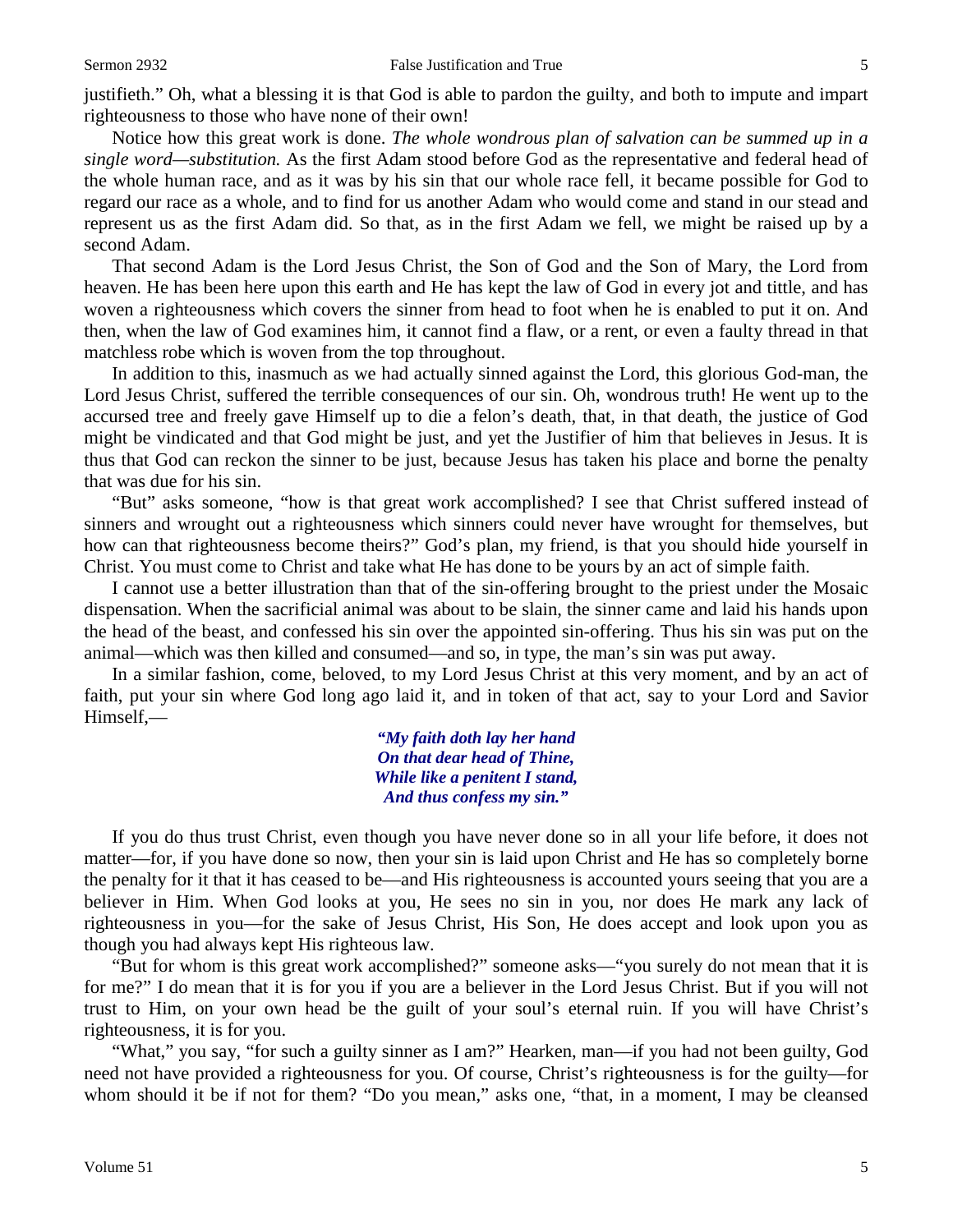from all sin simply by believing in Jesus?" Yes, I do mean that. You, even you, may be cleansed this very instant.

"But I have not lived a good life." If you had lived a good life, you would not have needed a Savior. Christ Jesus came into the world to save, not the good, but the bad. "In due time Christ died for the ungodly." Publish that blessed truth round the whole earth and let the ungodly especially hear it. Jesus Himself said, "They that be whole need not a physician, but they that are sick." Therefore you sin-sick souls, trust yourselves to the Christ who came on purpose to heal just such souls as you are.

Only trust Him and there is immediate pardon and immediate salvation for you. "This is too good to be true," says one. Not so, for high as the heavens are above the earth, so are God's thoughts above your thoughts and His ways above your ways. You feel that you could not forgive like this, any who had wronged you, but God's ways are not to be measured by yours.

You have often heard us praise and extol Him by singing,—

### *"Who is a pardoning God like Thee? Or who has grace so rich and free?"*

My first text said, "If I justify myself, mine own mouth shall condemn me." But my second text as good as says, *"If God justifies me, nobody can condemn me."* Paul, who wrote these words, and who had been a blasphemer, and a persecutor, and a murderer, boldly declares, "It is God that justifieth," and then utters the confident challenge, "Who is he that condemneth?"

Are you not astonished to hear that little man from Tarsus talk in such a fashion as that? Why, there is the blood of the martyr Stephen crying out of the ground and saying, "Why, Paul, I condemn you." Then there is the blood of all the poor men and women whom he dragged off to prison, or compelled to blaspheme the name of Christ, and those whom he put to death in every city—does not the blood of the martyrs cry out against Paul the apostle, who was once Saul the persecutor? How does he dare to cry, "Who is he that condemneth?"

Yet there is no voice of blood raised against him. All is still and silent, for God has blotted out forever even that great sin which he had committed. But do not the fiends of hell bring accusations against him? Does not the arch-fiend lift up his head and say, "Saul of Tarsus, you are a liar, for I can condemn you. You know what a self-righteous man you used to be and how you sinned against God in that way"? No, even Satan himself dare not accuse the apostle, for, "it is God that justifieth." He has so effectually silenced the powers of darkness with the blood and righteousness of Christ that, like dogs which dread their master's whip, they lie down in their kennel not daring even to howl against a bloodwashed child of God.

But do you not expect the angels in heaven, who saw Stephen die and watched Saul of Tarsus in all his cruel persecutions, to bend down from their shining thrones and say, "O Paul, it ill becomes you to ask, 'Who is he that condemneth?' when all of us can condemn you"? Oh, no! They all see the splendor of the righteousness of Christ and they are all glad to take their harps, and sing a new song to the praise and glory of Jesus.

Paul's triumphant declaration, "It is God that justifieth," seems to start them singing again, as John heard them in his island prison, "Worthy is the Lamb that was slain to receive power, and riches, and wisdom, and strength, and honor, and glory, and blessing." You may thus challenge hell, earth, and heaven if you believe in Jesus—for if God has justified you, who is he that can condemn you?

"But" says someone, "we must feel something." Just so, but if you ever do feel aright, Christ must make you feel aright. You must not bring your feelings to Christ any more than your works—salvation by feelings is no more possible than salvation by good works. Salvation is all of grace, through faith in Jesus Christ.

"Well," says one "I am, spiritually, brought to a bankrupt condition, for if I turned my pockets inside out, metaphorically, I could not find a solitary farthing in them." Well, then, you are the very man to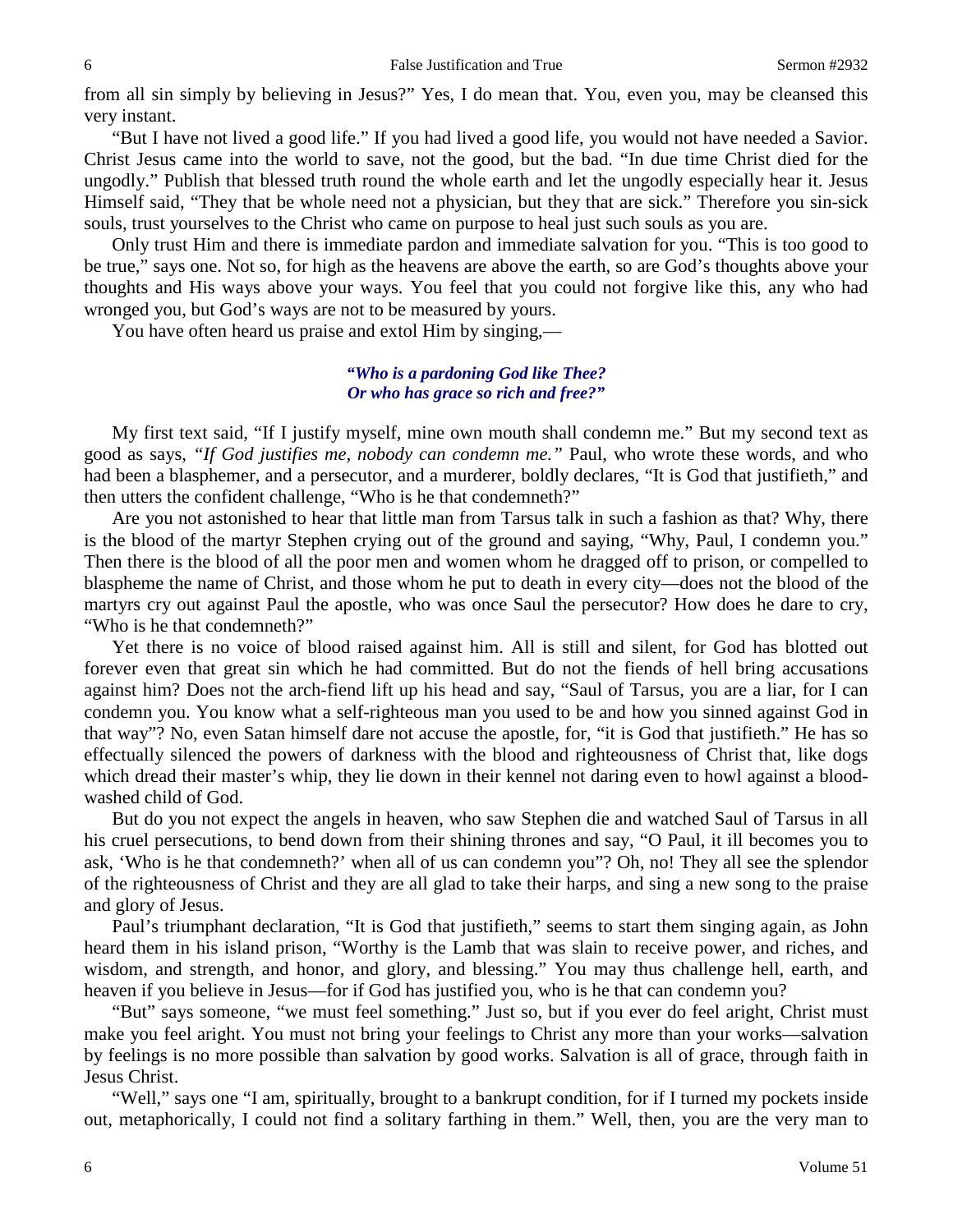receive the free grace of Christ. When you have no merits, no good feelings, nothing whatever to recommend you—when at hell's dark door you lie, then it is that salvation's joyful sound is pleasant to your ears, and blessed are the ears that hear it, and blessed is the heart that accepts it.

Ask Christ for it and you shall have it. The Holy Spirit Himself will help you to ask for it aright. Ask Him to teach you how to ask for it. Ask Christ for everything—for all your salvation, from foundation to topstone—is in Him and He will freely bestow it upon you for His own glory.

Now I must close my discourse by reminding you that *this way of finding justification by faith in Jesus Christ has commended itself to the best of men—*and I hope it will commend itself to you. Cowper, in one of his later letters, says—(I will give you his words as nearly as I can remember them)—"I cannot survey the future with any joy when I look upon it from the top of my own good works. Though I have labored ever since my conversion to have a conscience void of offense toward God and men, yet my only hope in death is in the blood and righteousness of my Lord and Savior Jesus Christ, in whom death once sheathed his sting."

And when Dr. Watts, that sweet singer of Israel, was dying, he said to one who stood by his bedside, "I heard an old divine once say that when the most learned Christian minister comes to die, he draws his greatest comfort from the plainest promises of God's Word. And so," said Dr. Watts, "do I, and I bless God that they are so simple that they do not need any great understanding in order to grasp them. My hope is simply in the blood and righteousness of Jesus Christ my Lord and Savior." And so the good man fell asleep.

If we had time and opportunity, we might multiply such testimonies almost indefinitely, for all the children of God who have lived the best conceivable lives uniformly declare that they do not trust for salvation in anything they have done, or felt, or been, or suffered—but that they live by faith upon the Son of God, who loved them and gave Himself for them.

I should like to finish by telling you the way in which one of the old Puritans, Mr. Thomas Doolittle, once finished a sermon, and I pray that God will set His blessing on it. The preacher turned to one of the members of the church, sitting in the left-hand gallery, and addressing him by name, he said, "Brother So-and-so, do you repent having trusted your soul to Christ?" And the brother answered, "No, sir, I do not repent it, for I never knew what true joy and peace meant until I believed in the Lord Jesus Christ."

Mr. Doolittle then turned to the other side of the gallery and said, "Brother So-and-so, do you repent having trusted your soul with Christ?" And he answered, "No, sir, I do not. I have known the Lord since I was a child, and my soul's rest and confidence have been found in Him. And the more I know Him, the more I rejoice in Him."

Then, looking straight before him, to a young man who had been somewhat uneasy during the sermon, the preacher said, "Young man, I do not know your name, but will you have the blood and righteousness of Christ to save you?" The young man was so abashed by this public appeal that he hid his face and said nothing. The person sitting next to him nudged him, and the minister, looking straight at him, said to him, "Young man, will you answer this question? There is salvation for you in Jesus Christ if you believe in Him. Are you ready to believe in Him?"

The young man looked up and said, "Yes, sir." "When?" asked the preacher. The young man replied, "Now, sir." "Then," said he, "listen to the voice of God. 'Behold, now is the accepted time; behold, now is the day of salvation.'" That young man and his father became two earnest Christian men renowned in the church in years afterwards.

It might not be wise for me to exactly imitate that good man's action, and if I specially addressed a young man, the old men might think that I did not mean them to trust in Christ—and the young women might imagine that I had passed them over. So, instead of speaking only to one person, I will put the question to everybody here.

I have told you about God's way of making you just in His sight—now, are you willing to be made just in God's way? If you die unjust, you will be lost forever. If you live unjust, you will miss all true peace and rest of heart. Are you willing to have God's righteousness? You say, "Yes." Well, faith is the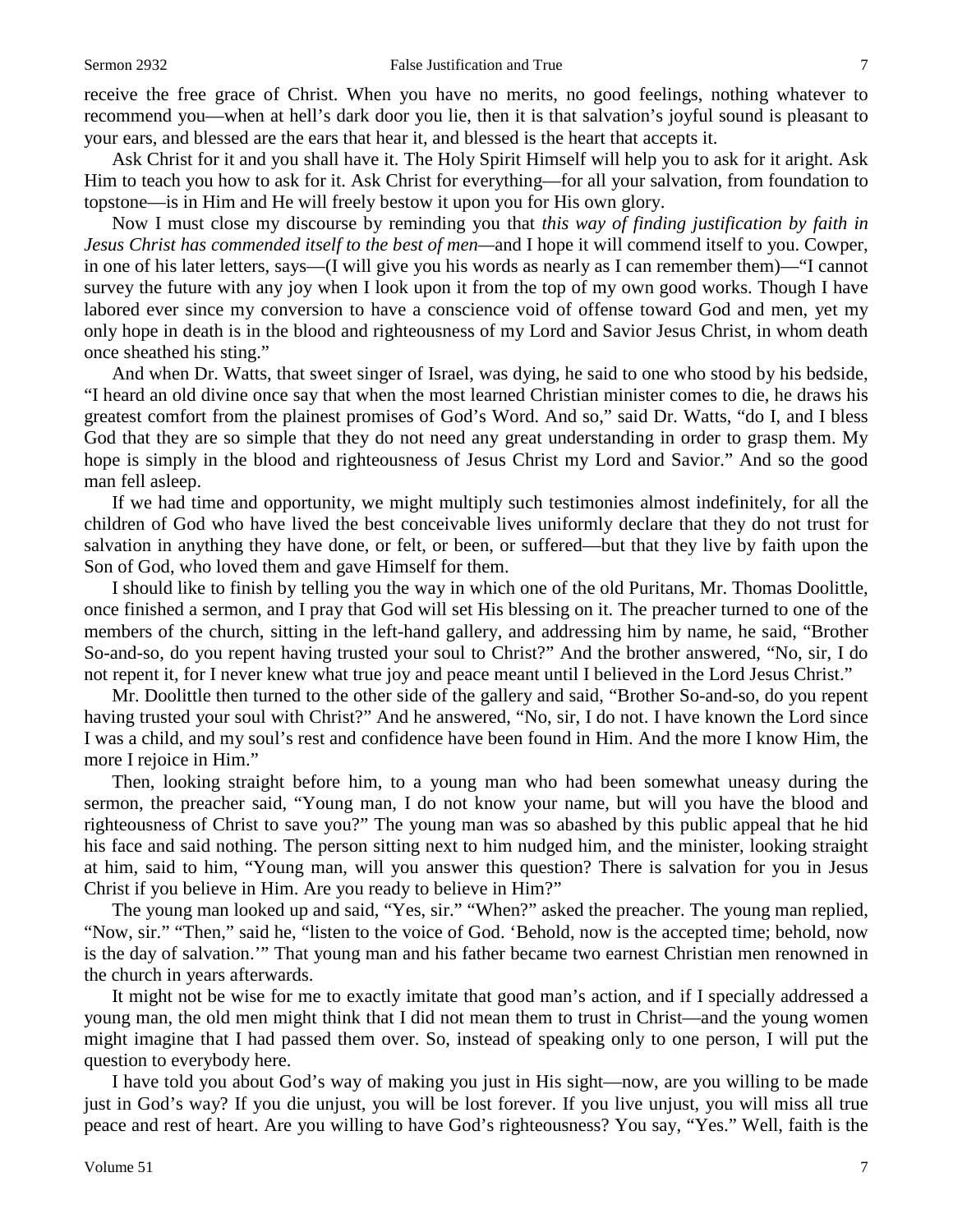accepting of what God gives. Faith is the believing what God says. Faith is the trusting to what Jesus has done. Only do you this and you are saved, as surely as you are alive.

You may have come into this place unsaved and have been sitting here a lost soul—yet you may go home saved in the Lord with an everlasting salvation and you may know it, too. So I say to each individual here—If *you* believe in the Lord Jesus Christ, you are saved—saved now and saved forever. Therefore, be of good courage, you who have trusted in the Lord, and go your way rejoicing in Him and may God bless you both now and forever! Amen.

## **EXPOSITION BY C. H. SPURGEON**

#### *ROMANS 10*

In commenting once more upon this familiar chapter, I cannot help repeating a remark which I have made to you before—that it is very significant that this tenth chapter should immediately follow the subject dealt with in the ninth chapter. In the ninth chapter, we have the doctrine of absolute predestination proclaimed in the sternest and boldest manner—the doctrine that God will have mercy on whom He will have mercy, and will have compassion on whom He will have compassion.

Now, it is commonly thought by those who do not rightly understand Calvinism, that that doctrine has a tendency to burden the heart and dry up the springs of compassion. That it was not so in Paul's case, is very clear, for this chapter is a most affectionate one, and in it the apostle manifests a most loving spirit towards his fellow countrymen, the Jews, and the chapter also contains the widest conceivable declaration of the Gospel of Jesus Christ—the fact being that the grand doctrine of divine predestination is by no means inconsistent with the fullest and freest preaching of the Gospel of Christ.

**Verse 1.** *Brethren, my heart's desire and prayer to God for Israel is, that they might be saved.*

Paul is writing concerning the Jews—the very people who had driven him from city to city, and who had again and again sought to take his life. Yet he could not forget that these men were his own countrymen, and consequently, with a consecrated patriotism, he desired beyond everything else that they might be saved.

**2.** *For I bear them record that they have a zeal of God, but not according to knowledge.* 

The Jews of Paul's day were zealous, but they were zealous in ignorance. And that is just what we may say, at the present time, concerning a large number of our fellow countrymen—those who are ordinarily called Ritualists. "They have a zeal of God, but not according to knowledge." None can be more zealous than they are, but a grave error is at the root of their whole system—a fatal ignorance concerning the truth of the Gospel.

**3.** *For they, being ignorant of God's righteousness, and going about to establish their own righteousness, have not submitted themselves unto the righteousness of God.* 

Man must have a righteousness of one kind or another—and if he has not a God-given righteousness, he seeks to have one of his own making. As the spider spins her web out of her own bowels, so do sinful men try to manufacture a righteousness out of that which is within them—but this they can never do. The only righteousness which will stand the test of the day of judgment is that which God bestows upon believers in His Son Jesus Christ. Oh, that all men were willing to submit themselves to the righteousness of God!

**4.** *For Christ is the end of the law for righteousness to every one that believeth.* 

"The end of the law" is to make a man righteous and Christ does make righteous everyone who believes in Him. The act of faith in Christ accomplishes what all the good works in the world can never accomplish.

**5.** *For Moses describeth the righteousness which is of the law, That the man which doeth those things shall live by them.*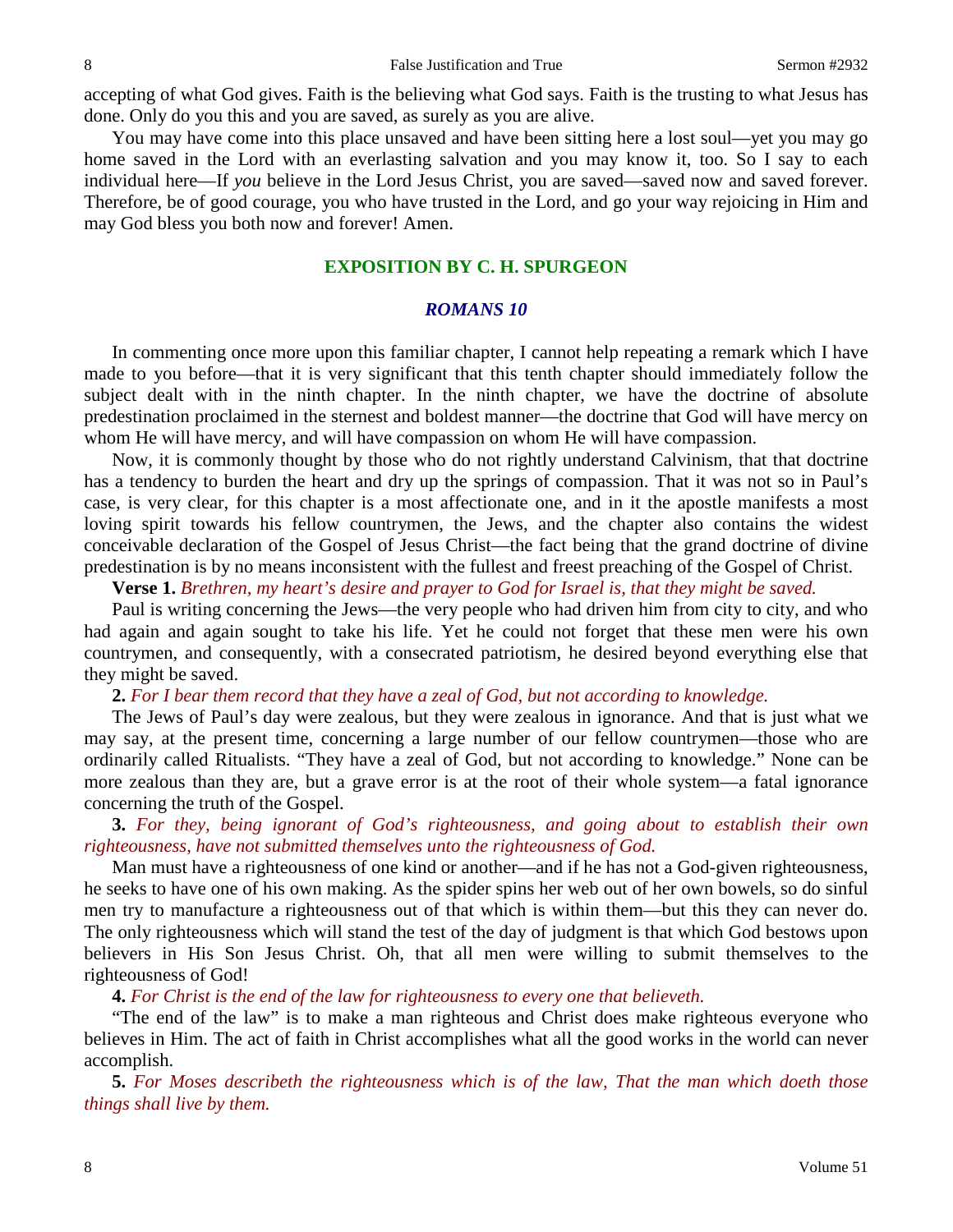That is the message of the law—"Do, and live." But the message of the Gospel is, "Live, and do"—a very different thing. The law says, "Work to obtain life." The Gospel says, "You have life freely given to you in Christ Jesus—now work for Him because you live by Him."

**6-9.** *But the righteousness which is of faith speaketh on this wise, Say not in thine heart, Who shall ascend into heaven? (that is, to bring Christ down from above:) or, Who shall descend into the deep? (that is, to bring up Christ again from the dead.) But what saith it? The word is nigh thee, even in thy mouth, and in thy heart: that is, the word of faith, which we preach; that if thou shalt confess with thy mouth the Lord Jesus, and shalt believe in thine heart that God hath raised him from the dead, thou shalt be saved.*

How simple is the divine plan of salvation—confess Jesus Christ believing in Him—or in the other order, believe in Jesus Christ and then acknowledge your faith, for so it is written, "He that believeth and is baptized shall be saved"—baptism being the way of confessing the faith which you already possess.

**10-13.** *For with the heart man believeth unto righteousness; and with the mouth confession is made unto salvation. For the scripture saith, Whosoever believeth on him shall not be ashamed. For there is no difference between the Jew and the Greek: for the same Lord over all is rich unto all that call upon him. For whosoever shall call upon the name of the Lord shall be saved.*

What precious promises these are and how wide they are! "Whosoever—whosoever." That must include you, dear friend, if you believe in Jesus and call upon the name of the Lord.

**14-15.** *How then shall they call on him in whom they have not believed? and how shall they believe in him of whom they have not heard? and how shall they hear without a preacher? And how shall they preach, except they be sent? as it is written, How beautiful are the feet of them that preach the gospel of peace, and bring glad tidings of good things!*

Here you have the whole plan of salvation. Christ is preached, sinners hear the message of the Gospel, they believe it, and so they are saved. What a mass of rubbish men have interjected into this blessed simple plan! What counterfeits of so-called sacraments, and what a mass of human doings, and external paraphernalia of all sorts have they interjected! God requires none of their fripperies, and fineries and ornate performances, but simply says, "Believe, and live."

How different is this from the cumbrous, complicated plan by which men would destroy our souls! Cling to the old-fashioned Gospel, beloved, and never turn away from it. There is nothing that can take the place of the simplicity of divine truth. God grant that throughout England, and from one end of the world to the other, salvation by believing—the result of hearing the Gospel—may be proclaimed.

## **16.** *But they have not all obeyed the gospel.*

That is the pity of it—that so many have heard the Gospel, but have not obeyed it. This shows that the Gospel comes to us as a command, because we cannot disobey where there is no order or rule. O sinner, listen to this! When you hear the Gospel, it is not left to your own choice to have it or leave it, so that you are as free to do the one as the other. So if you reject it, you are disobedient to it.

**16-18.** *For For Esaias saith, Lord, who hath believed our report? So then faith cometh by hearing, and hearing by the word of God. But I say, Have they not heard?* 

Ah, that is the important question! If they had not heard it, they could not be condemned for disobeying it, for the sin lies in hearing and yet not believing. "Have they not heard?"

**18-19.** *Yes, verily, their sound went into all the earth, and the words unto the ends of the world. But I say, Did not Israel know?*

Did not the Jews hear the Gospel? Certainly they did and they rejected it. Moses foretold it would be  $so$ —

**19.** *First Moses saith, I will provoke you to jealousy by them that are no people, and by a foolish nation I will anger you.* 

So the poor outcast Gentiles have received Christ although Israel rejected Him.